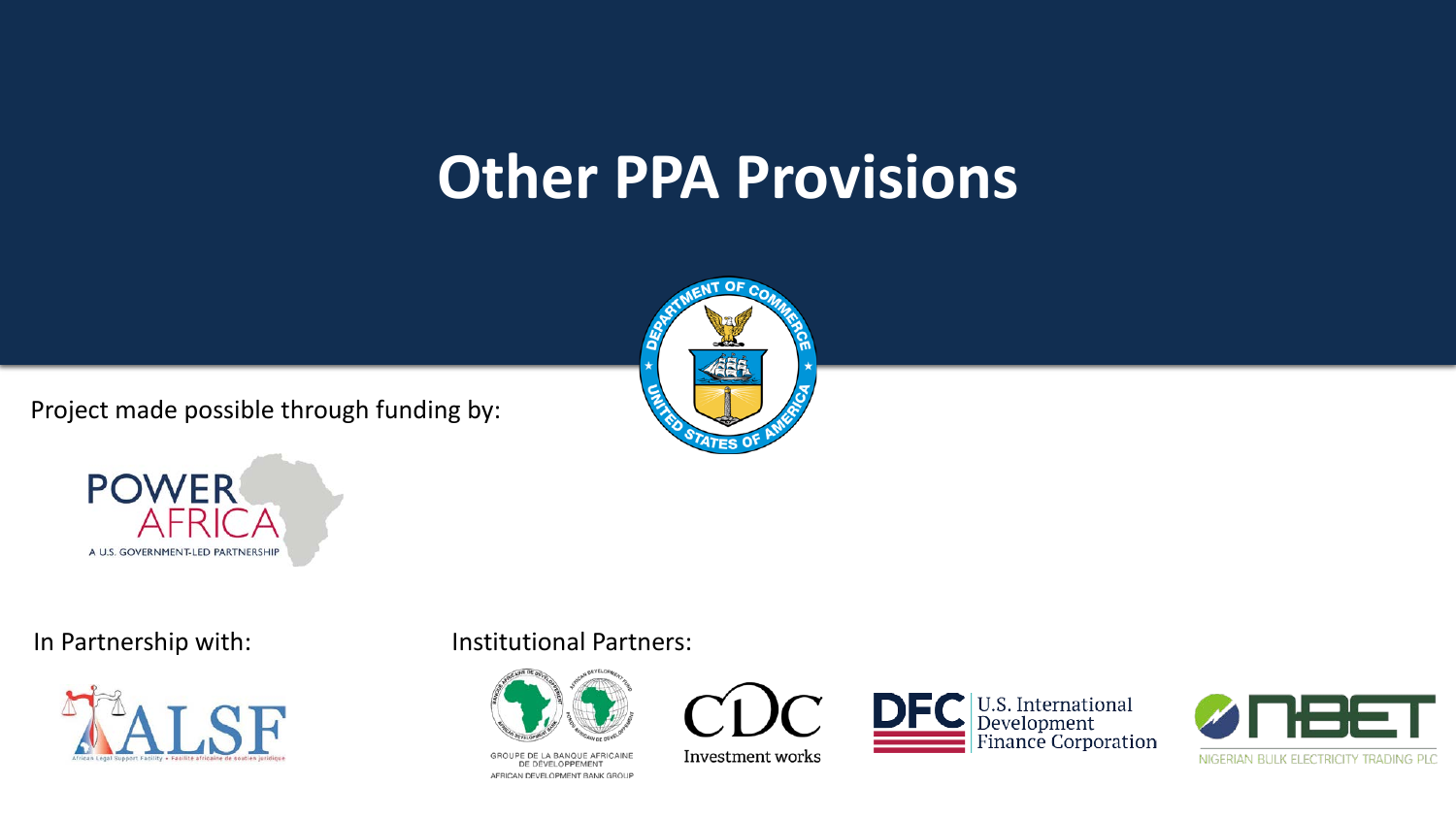#### Common PPA Provisions

- Resolving Disputes
- Expiration of the PPA
- **Local content and ownership**
- **Exercise Confidentiality**
- Boilerplate provisions

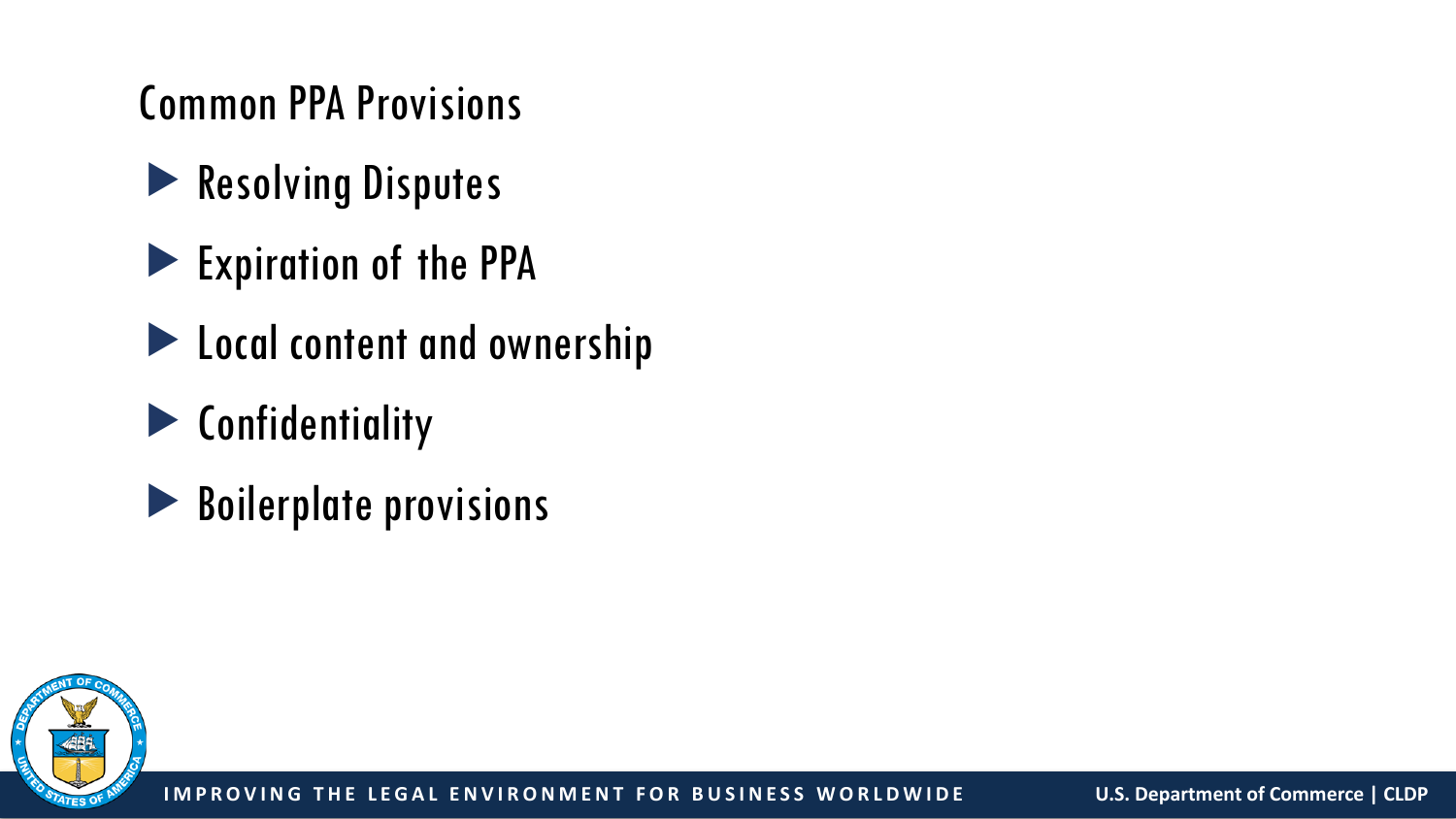# RESOLVING DISPUTES

- Disputes can relate to a number of issues, including invoicing, power metering, or contract interpretation
- The purpose of **dispute resolution mechanisms**  is to resolve any disputes quickly, so that the parties can go back to performing their duties under the PPA.

There are **informal** resolution mechanisms (encourage communication) and **formal**  resolution mechanisms (mediation, arbitration, or the use of an independent engineer to resolve technical disputes)

**Ideally, the same governing law would be chosen for all project documents, so that all disputes can be heard at the same proceeding.** 

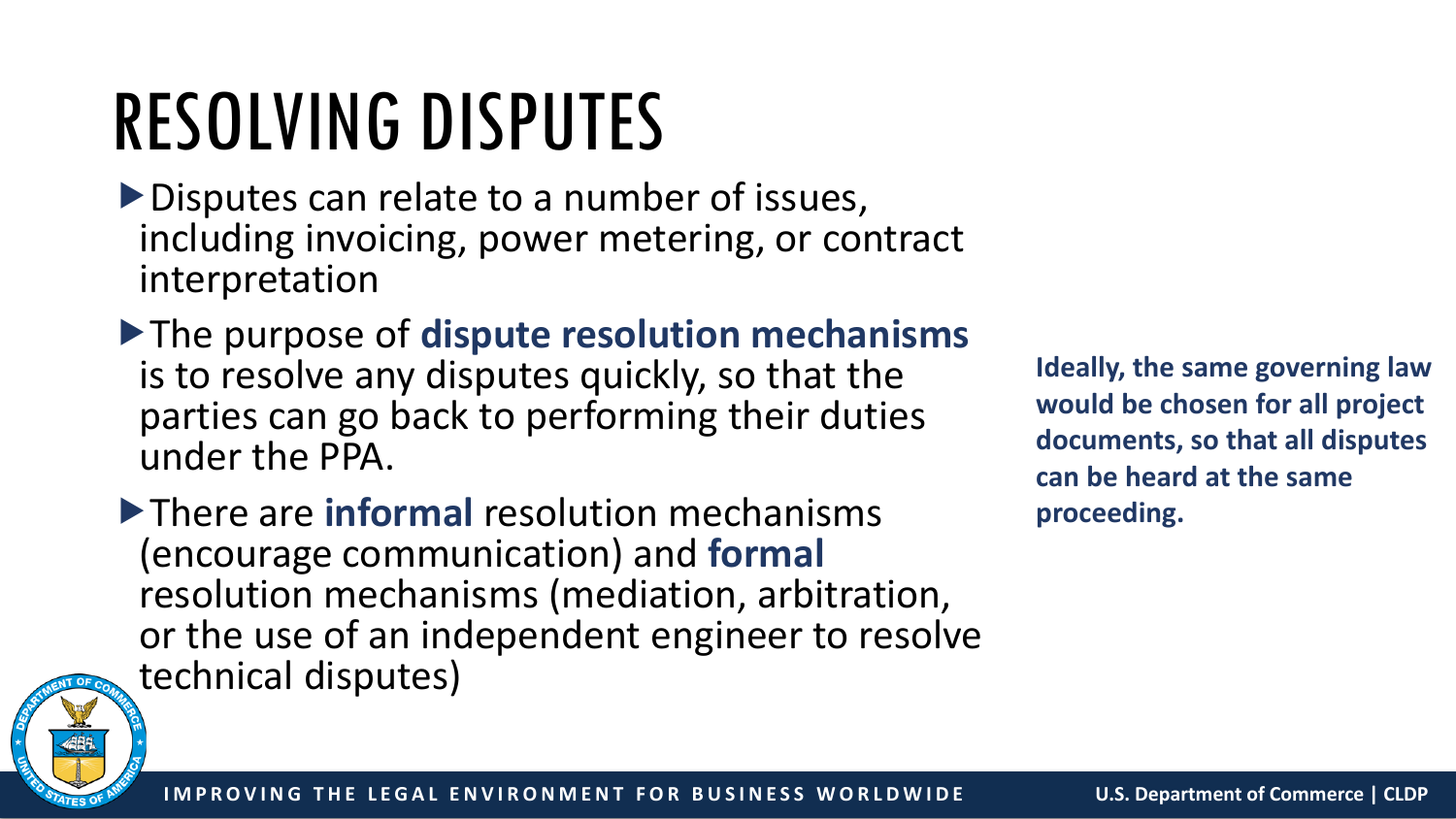# EXPIRATION OF THE PPA

- When the PPA expires, the power plant can:
	- $\blacktriangleright$  Transfer to the host government
	- $\blacktriangleright$  Be sold to a third party
	- Continue to be owned by the project company
	- $\triangleright$  Be Decommissioned
- Regardless of whether plant **ownership is transferred or continued**, the PPA should address parties' rights at contract expiration.



If the plant is **decommissioned**, the PPA should state who carries the obligations for dismantling, removal, site cleanup and restoration.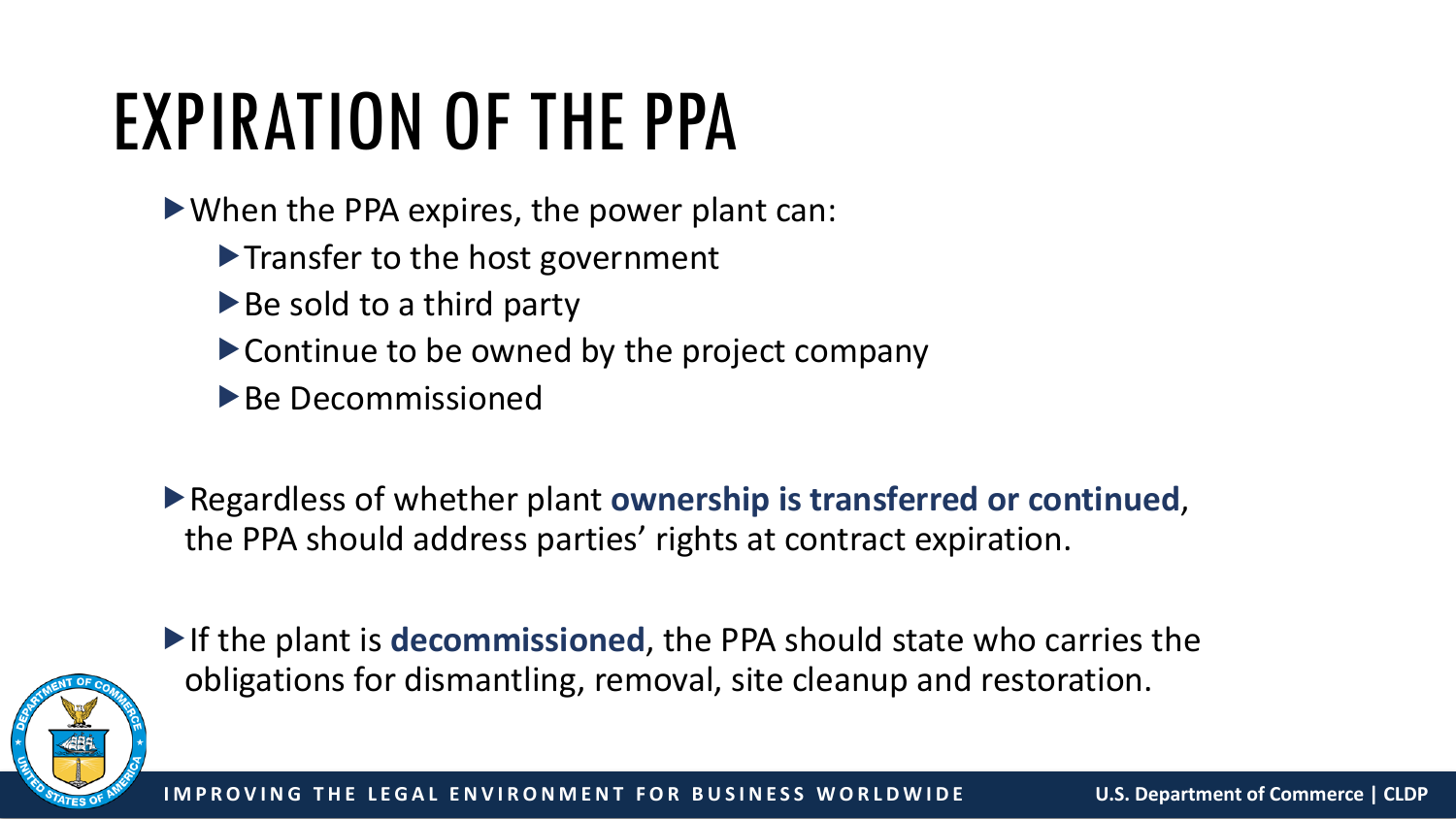#### LOCAL CONTENT AND OWNERSHIP

- Although not generally included in the PPA, **local content and ownership** provisions aim to:
	- Ensure that foreign investment benefits domestic market participants
	- $\blacktriangleright$  Build the capability/capacity of local providers of goods & services
- ▶ Local content and ownership provisions are normally found in the RfP, project concession or implementation agreement between the host government and the project company

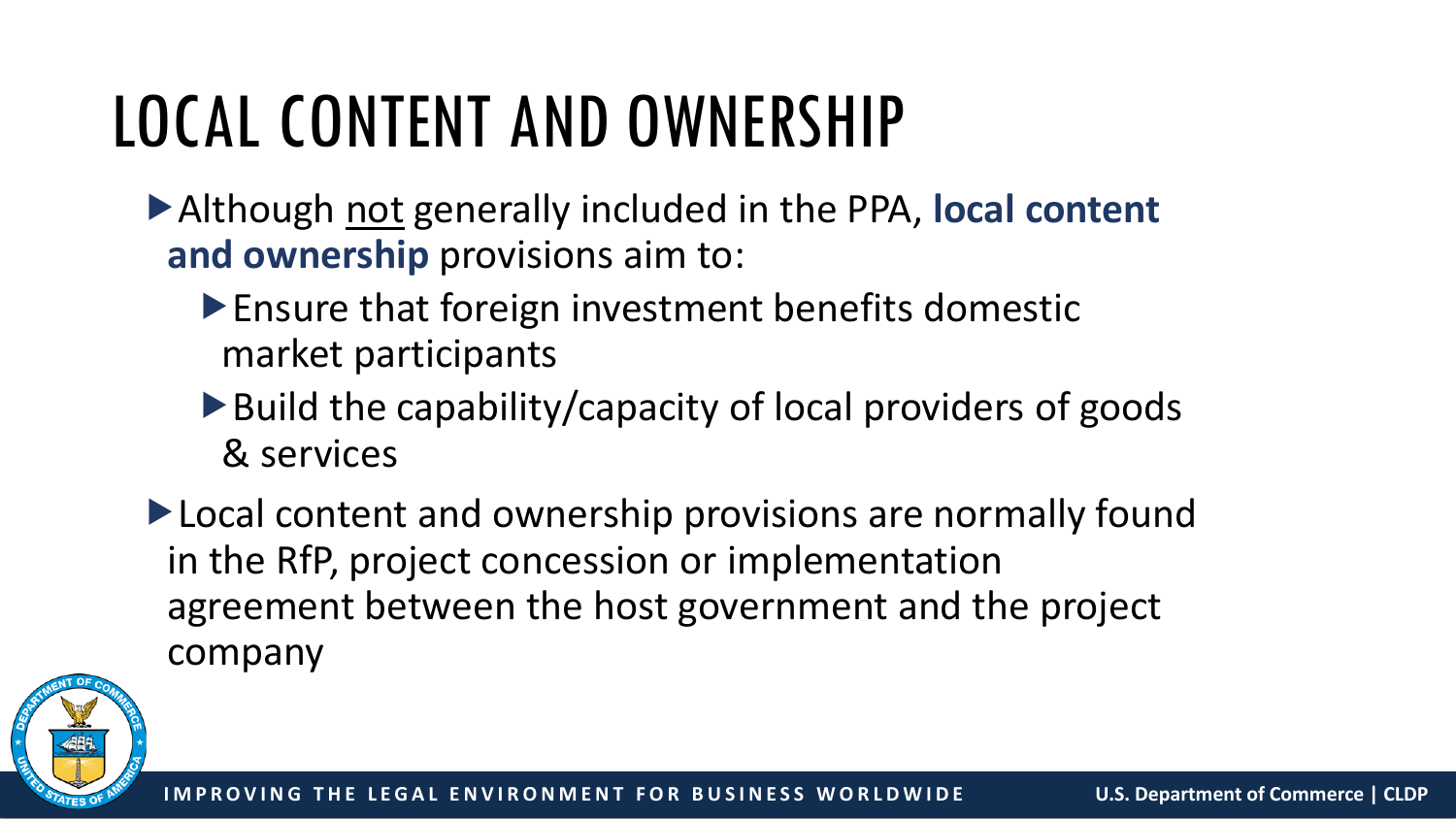### CONFIDENTIALITY

Most PPAs include a **confidentiality provision** that requires parties to keep sensitive commercial or technical information confidential

- There may be exceptions for disclosures required by law, courts, or regulators
- The desire for confidentiality must be balanced with transparency and public accountability

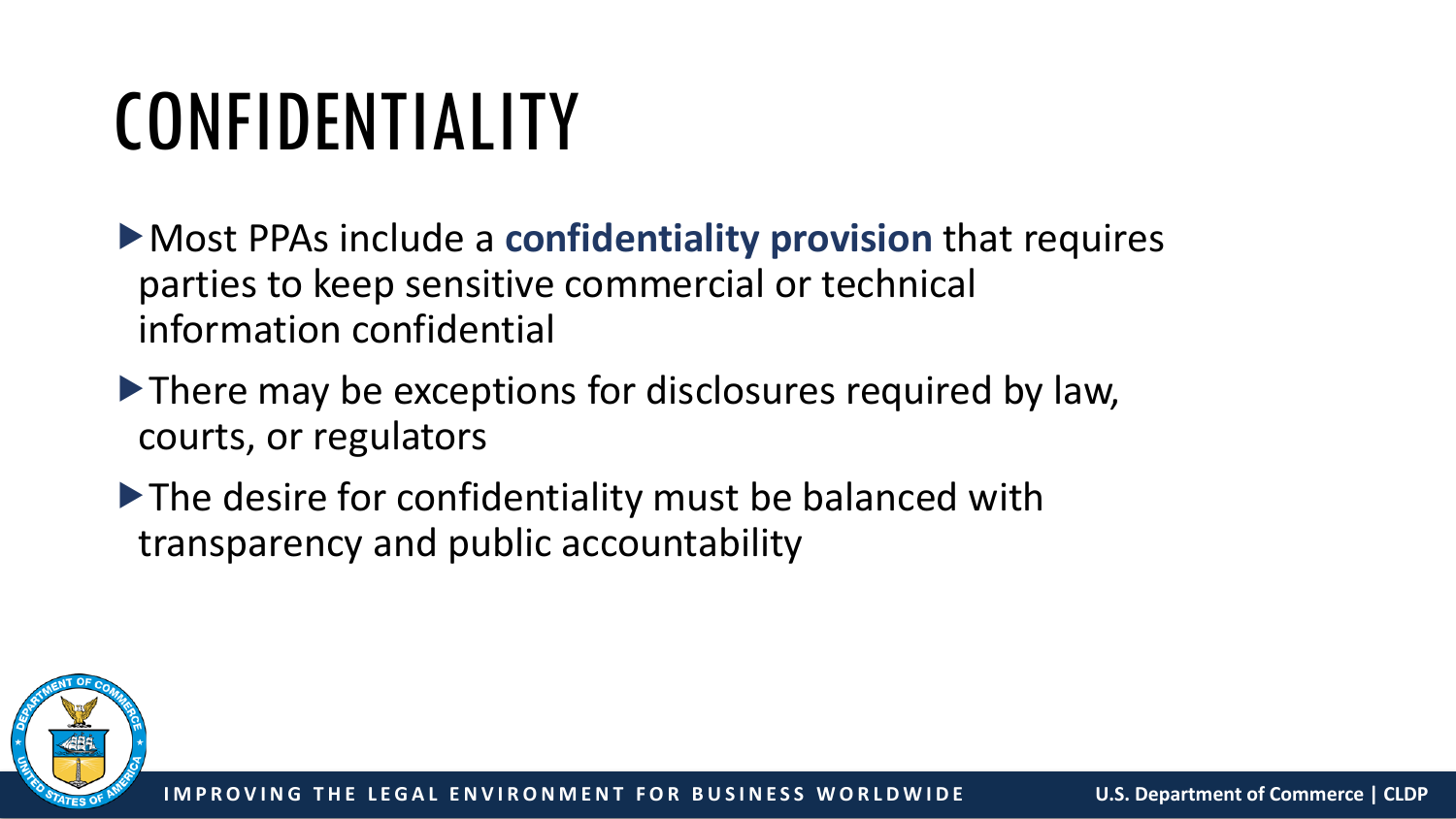# BOILERPLATE PROVISIONS

**Boilerplate provisions** are a little-loved but much- necessary part of the PPA that ensure the enforceability of the bargain between the offtaker and the project company under applicable law

Boilerplate provisions include:

- Limitation of liability and indemnification
- ▶Governing law
- Amendments